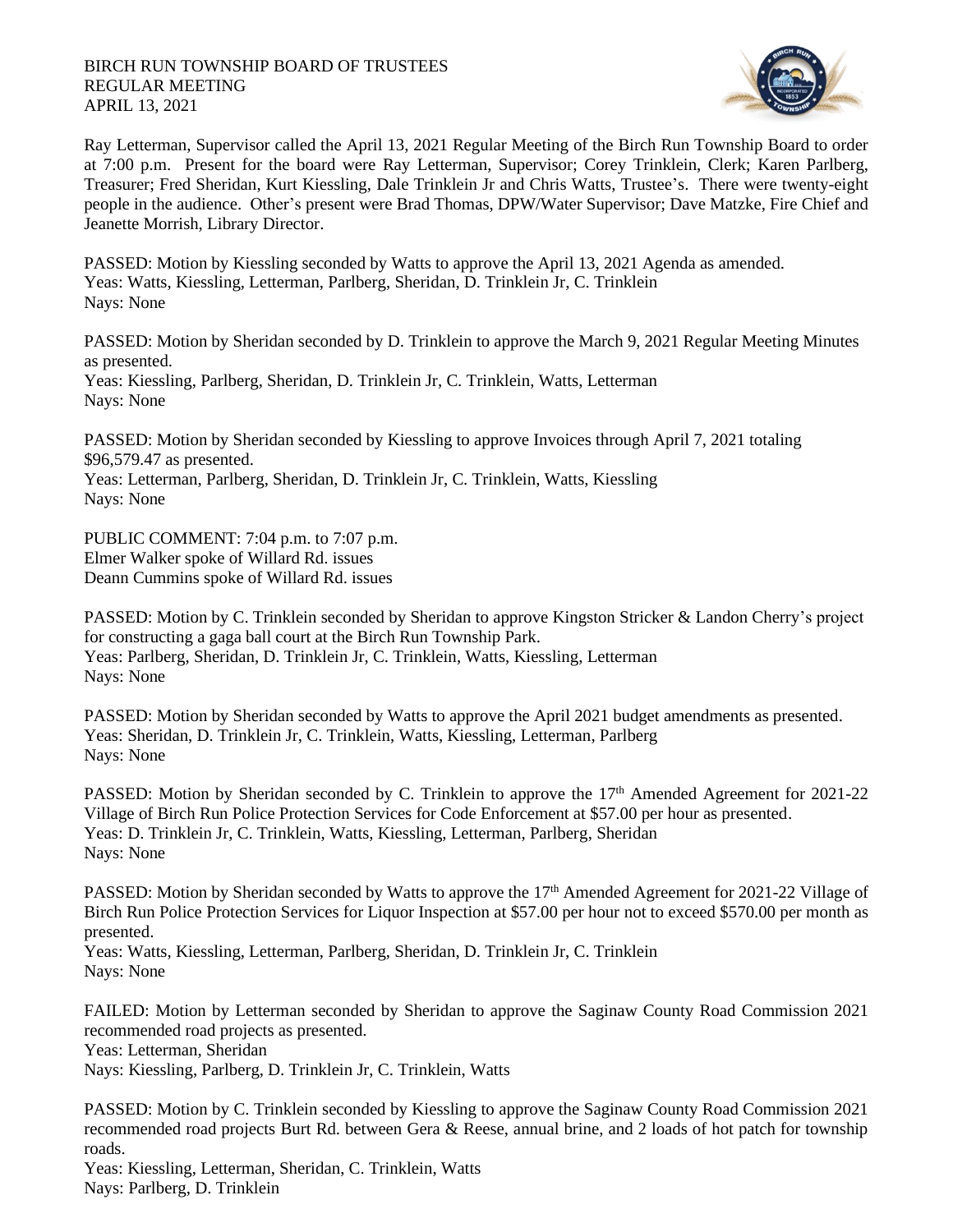PASSED: Motion by C. Trinklein seconded by Sheridan to approve purchasing a replacement SCADA computer system at a cost not to exceed \$11,000.00. Yeas: Letterman, Parlberg, Sheridan, D. Trinklein Jr, C. Trinklein, Watts, Kiessling Nays: None

PASSED: Motion by Kiessling seconded by Sheridan to approve awarding the contract for Valve Bolt Replacement project #1 Waldorf and Sons at a cost not to exceed \$40,000.00. Yeas: Parlberg, Sheridan, D. Trinklein Jr, C. Trinklein, Watts, Kiessling, Letterman Nays: None

PASSED: Motion by Kiessling seconded by Sheridan to approve awarding the contract for Valve Bolt Replacement project #2 to Waldorf and Sons at a cost not to exceed \$51,000.00. Yeas: Parlberg, Sheridan, D. Trinklein Jr, C. Trinklein, Watts, Kiessling, Letterman Nays: None

PASSED: Motion by Watts seconded by Sheridan to approve awarding the Canada and Pagels Road water main extension to Wellman Excavating at a cost of \$59,000.00. Yeas: Sheridan, D. Trinklein Jr, C. Trinklein, Watts, Kiessling, Parlberg Nays: Letterman

PASSED: Motion by Parlberg seconded by Sheridan to approve Resolution #2021-09 (Approving Purchase of Property) from Ace American Alarm not to exceed \$2,100.00 pending the Par Plan Grant being awarded. Yeas: D. Trinklein Jr, Watts, Letterman, Parlberg, Sheridan Nays: C. Trinklein, Kiessling

PASSED: Motion by Kiessling seconded by Sheridan to approve appointing Chris Watts as the member representative and Paul Moore as the alternate to the Saginaw Area GIS Authority. Yeas: Watts, Kiessling, Letterman, Parlberg, Sheridan, D. Trinklein Jr, C. Trinklein Nays: None

PASSED: Motion by Parlberg seconded by Watts to approve the Rotary using the Township Park for a Daddy/Daughter Dance on June 5, 2021, waiving the rental fee. Yeas: Kiessling, Letterman, Parlberg, Sheridan, D. Trinklein Jr, C. Trinklein, Watts Nays: None

PASSED: Motion by D. Trinklein seconded by Kiessling to approve the purchase of a baseball diamond groomer using park donation money from the Rotary. Yeas: Letterman, Parlberg, Sheridan, D. Trinklein Jr, C. Trinklein, Watts, Kiessling Nays: None

PASSED: Motion by C. Trinklein seconded by Sheridan to approve hiring Stuart Wiskur, Kristopher *Kristofer*  Cole, and Riley Kiessling as new part-time seasonal DPW workers at \$13.00 per hour; with all part-time Water/DPW employees working for up to 96 collective hours per week. Yeas: Parlberg, Sheridan, D. Trinklein Jr, C. Trinklein, Watts, Letterman Nays: None Abstain: Kiessling

PASSED: Motion by C. Trinklein seconded by Kiessling to approve having the Planning Commission look at marijuana facilities; including checking with the State of Michigan for current laws and rules and other municipalities who have already approved facilities for their input on how the process is working. Yeas: Sheridan, D. Trinklein Jr, C. Trinklein, Watts, Kiessling, Letterman, Parlberg Nays: None

PASSED: Motion by C. Trinklein seconded by Sheridan to approve rescheduling the May 11<sup>th</sup> Township Board meeting to Wednesday, May 12<sup>th</sup> at 7:00 pm due to a conflict with the Planning Commission's special meeting. Yeas: D. Trinklein Jr, C. Trinklein, Watts, Kiessling, Letterman, Parlberg, Sheridan Nays: None